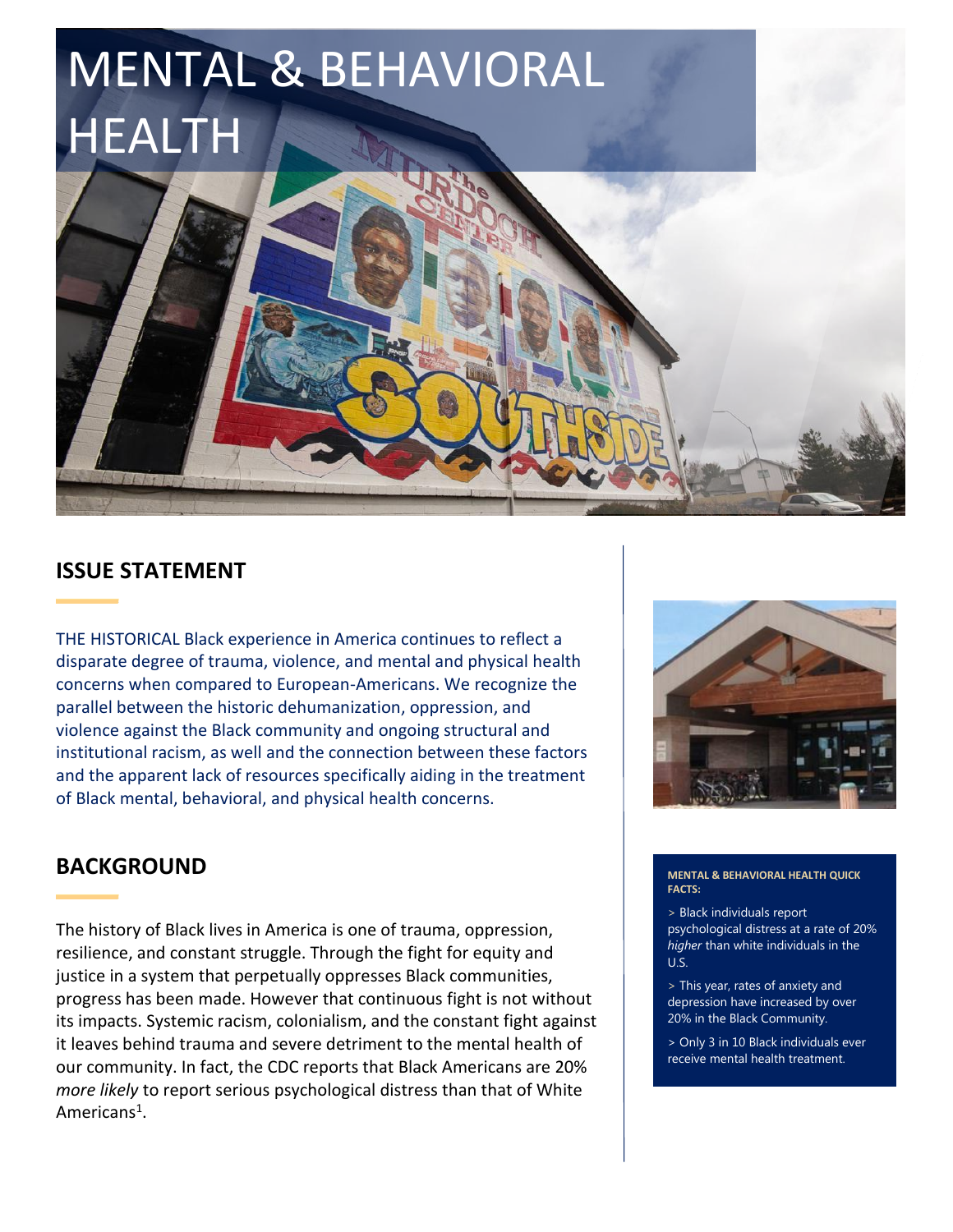Indeed, to many Black individuals, this statistic comes as no surprise. The current picture of the Black experience in the U.S. is a story of disparities. While the Black community only makes up a small portion of the U.S. population, we are frequently over-represented in at-risk populations, making up almost half of all homelessness and children in foster care, as well as half of the population currently incarcerated in prison<sup>2</sup>. Exposure to these circumstances are not without their impacts - frequently resulting in detrimentally impacted mental health, a sharp decline in physical health, and the perpetuation of these impacts passed to the next generation.

When looking at the issue of police violence against the Black community, the consequences on mental health are striking. As these tragedies begin to become more high-profile, we are seeing an increase in the signs of PTSD and anxiety among our Black communities. Since the events in Minneapolis, depression and anxiety in Black Americans has increased by over 20%<sup>3</sup>. Indeed, poor mental health can affect your ability to maintain stable employment, healthy relationships, and overall well-being. Generally speaking, a remedy to mental health distress is of course mental health services. Yet here too we see remnants of systemic oppression. While Black Americans are more likely to report severe emotional distress, only around 33% will ever receive any form of mental health intervention services, compared to a national average of 45%<sup>4</sup>. The factors contributing to this range across a broad spectrum including:

- *Stigma*: a study conducted in 2014 found that African Americans were very concerned about seeking mental health services due to the stigma associated with having a mental health issue and receiving treatment<sup>5</sup>.
- *Access to culturally appropriate treatment*: For instance, as of 2015, only 4% of mental health providers in the U.S. identified as African American<sup>6</sup>. Misdiagnosis was also found to be common amongst African Americans, with evaluation often neglecting to include key contextual factors of the Black experience in America<sup>7</sup>.
- *Access to quality care:* Black Americans are less likely to have access to mental health services in their community, less likely to receive best-practice treatments for depression and anxiety, and more likely to report receiving poor services during treatment<sup>8</sup>.



# **Fact:**

Only 4% of Mental Health providers in the U.S. are Black.

Black lives matter. Black mental health has to matter too.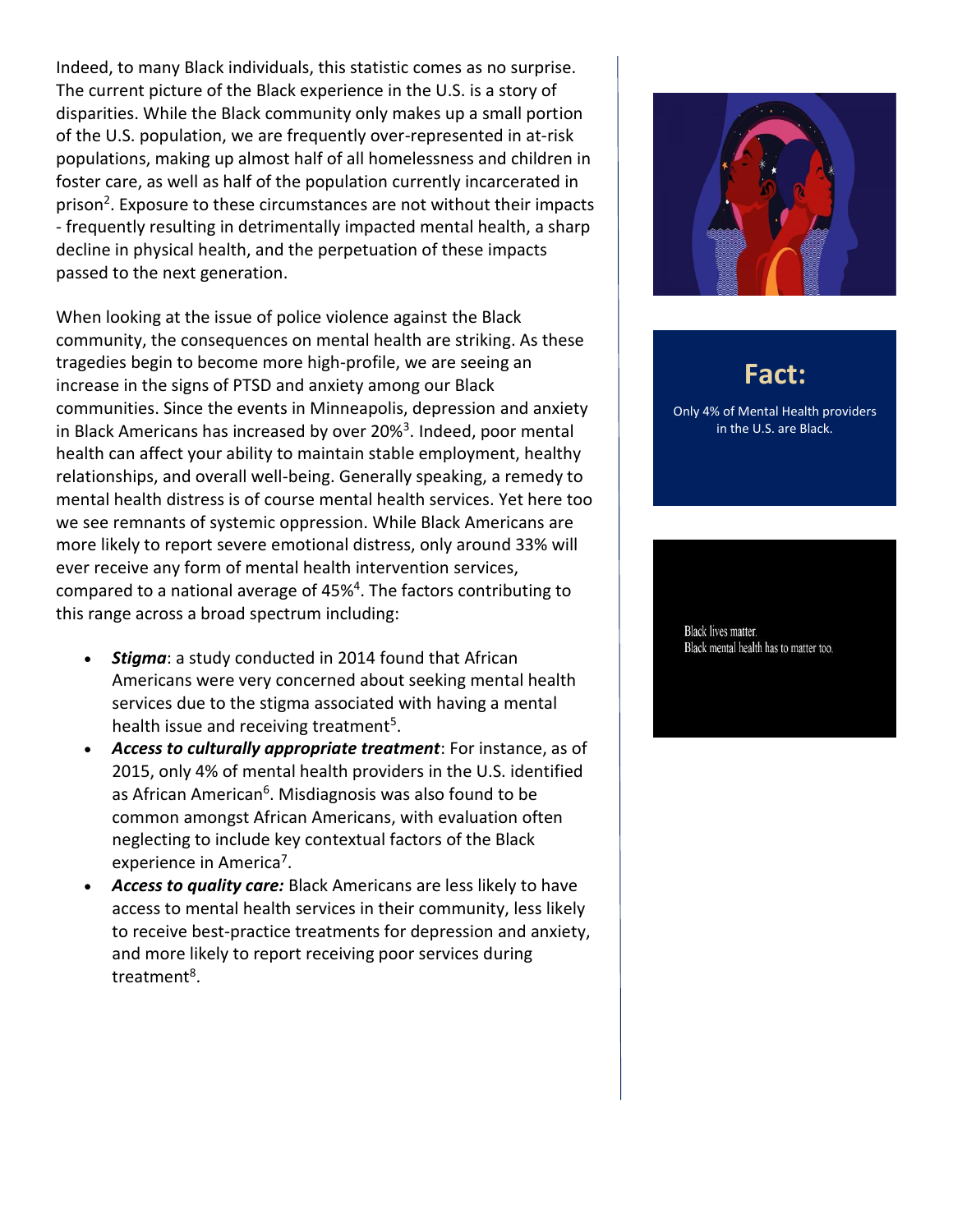## **CONTEXTUALIZATION**

The Flagstaff community is not immune to the impacts of systemic racism and oppression towards the Black community, nor are we immune to its impacts on mental health. The issue at hand is that Black individuals and communities experience mental health issues as a result of racism and oppression at very high rates with severe consequences, and the services in place have historically fallen short when it comes to addressing said mental health impacts. Therefore, the conversation around mental health in the Black community of Flagstaff is one that must be addressed on two fronts: reactive and preventative measures. Reactive measures include addressing the disparities in mental health treatment services for our Black community. How do we increase access and quality of care? How do we address stigma? How do we ensure our services are culturally competent? Yet should we seek to see long-lasting improvement we must also address how to prevent such detrimental impacts on the mental health of our community in the first place.

Improvement comes with increasing awareness, identifying what contributes to the mental health impacts that accompany living while Black, and addressing those contributing factors head on. By acknowledging the impacts that systemic oppression has on our community in Flagstaff, addressing that system, and ensuring our safety net of mental health services for the Black community are effective, respectful, and easily accessible, we can seek to finally close the gaps of disparities in the arena of mental health for our community.

### **References**

1. CDC. National Center for Injury Prevention and Control. Web-based Injury Statistics Query and Reporting System (WISQARS). [Accessed 08/02/2019]. [http://www.cdc.gov/injury/wisqa](http://www.cdc.gov/injury/wisqars/index.html) [rs/index.html](http://www.cdc.gov/injury/wisqars/index.html)

2. Fletcher, S. (2018). Reimagining mental health discourse among African Americans. *TedX.*https://www.ted.com/talks/shaun\_j\_fletc her phd reimagining mental health discours e\_among\_african\_americans

3. Shepard, R. (2020). Black American anxiety is at all-time high experts say. *ABC News.*  [https://abcnews.go.com/US/black-american](https://abcnews.go.com/US/black-american-anxiety-time-high-experts/story?id=72651176)[anxiety-time-high-experts/story?id=72651176](https://abcnews.go.com/US/black-american-anxiety-time-high-experts/story?id=72651176) 4. Delancour, M., Wong, E., Tang, L., Dixon, E., Wright, A., Wells, K., Miranda, J. (2016). The role of faith-based organizations in the depression care of African Americans and Hispanics in Los Angeles. *Psychiatric Services, 68 (*4), 368-374. DOI:

<https://doi.org/10.1176/appi.ps.201500318> 5. Ward, E., Wiltshire, J., Detry, M., & Brown, R.L. (2014). African American men and women's attitude towards mental illness, perceptions of stigma, and preferred coping behaviors. *Nursing Research, 62*(3), 185 – 194. DO[I:https://dx.doi.org/10.1097%2FNNR.0b013](https://dx.doi.org/10.1097%2FNNR.0b013e31827bf533) [e31827bf533](https://dx.doi.org/10.1097%2FNNR.0b013e31827bf533)

6. U.S. Census Bureau. (2015). American Community Survey 1-Year PUMS file. Retrieved from [www.census.gov/programs](http://www.census.gov/programs-surveys/acs/data/pums.html)[surveys/acs/data/pums.html.](http://www.census.gov/programs-surveys/acs/data/pums.html)

7. Bell, C. C., Jackson, W. M., & amp; Bell, B. H. (2015). Misdiagnosis of African-Americans with Psychiatric Issues - Part II. Journal of the National Medical Association, 107(3), 35–41. [https://doi.org/10.1016/S0027-9684\(15\)30049-](https://doi.org/10.1016/S0027-9684(15)30049-3) [3](https://doi.org/10.1016/S0027-9684(15)30049-3)

8. Cassata, C. (2020). Access to mental health care is harder for Black Americans: Why?. *Health Line.* 

**[https://www.healthline.com/health](https://www.healthline.com/health-news/access-to-mental-healthcare-is-harder-for-black-americans-heres-why)[news/access-to-mental-healthcare-is-harder](https://www.healthline.com/health-news/access-to-mental-healthcare-is-harder-for-black-americans-heres-why)[for-black-americans-heres-why](https://www.healthline.com/health-news/access-to-mental-healthcare-is-harder-for-black-americans-heres-why)**

# **KEY QUESTIONS**

- WHAT do you feel are the primary concerns facing the Black community of Flagstaff regarding mental health?
- IS mental and behavioral health an important aspect of healthcare and service to fund and provide for the Flagstaff community? Why or why not?
- DO we need resources within the Flagstaff community to specifically address the mental and behavioral health needs for the Black Community? Why or why not?
- WHAT resources are you aware of within Flagstaff specifically addressing mental and behavioral health for the Black Community?
- HOW important is it to you that mental health service providers come from the same cultural or ethnic background as you and why?
- WHAT have you personally seen as a barrier to seeking mental health services in Flagstaff?